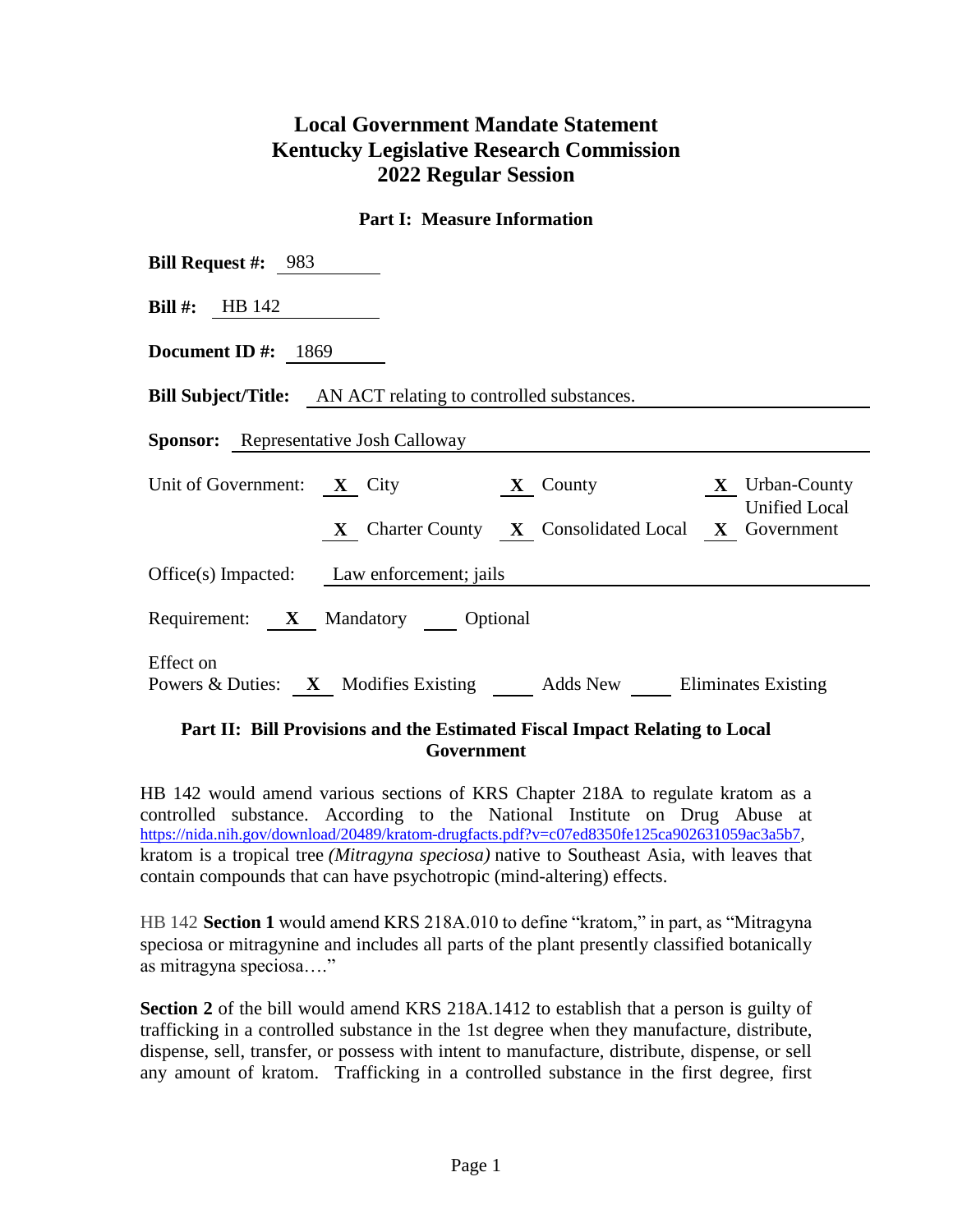offense, is a Class C felony, eligible for a jail sentence of 5-10 years. A second or subsequent offense is a Class B felony, eligible for a state prison sentence of 10-20 years.

**Section 3** would amend KRS 218A.1415 to establish that a person is guilty of possession of a controlled substance in the 1st degree when they knowingly and unlawfully possess kratom. Possession of a controlled substance  $1<sup>st</sup>$  degree is a Class D felony, eligible for a maximum jail sentence of three years; however, for a first or second offense the defendant may be subject to deferred prosecution or presumptive probation.

**The fiscal impact of HB 142 on local law enforcement and jails would be minimal to moderate.** Kratom is currently unregulated in Kentucky. Adding a new substance to the list of controlled substances will require a law enforcement response to activities surrounding kratom including training of law enforcement personnel. There is no data available to determine whether including kratom as a controlled substance would require additional training for law enforcement.

Adding new felonies could increase the number of persons incarcerated in local jails. When a court denies bail to a Class D felony defendant, the local government is responsible for incarcerating the defendant until disposition of the case in one of Kentucky's 74 full service jails or three life safety jails. While the expense of housing inmates varies by jail, each additional inmate increases facility costs by an average cost to incarcerate of \$35.43 per day, which includes the \$31.34 per diem and medical expenses that the Department of Corrections (DOC) pays jails to house felony offenders. Upon sentencing, a Class D felon is housed in one of Kentucky's full service jails for the duration of his or her sentence. The per diem may be less than, equal to, or greater than the actual housing cost.

When a court denies bail to a Class C felony defendant, the local government is responsible for incarcerating the defendant until disposition of the case in one of Kentucky's 74 full service jails or three life safety jails. Again, each additional inmate increases facility costs by an average of \$35.43 per day, which includes the \$31.34 per diem and medical expenses that the DOC pays jails to house felony offenders. Class C felons are ineligible for placement in local jails until they are classified at the lowest custody level with 24 months or less to their minimum expiration date or parole eligibility date. The DOC pays local jails \$31.34 per day to house these Class C felons. The per diem may be less than, equal to, or greater than the actual housing cost.

A person convicted of a Class B felony is not eligible for incarceration in a local jail.

## **Part III: Differences to Local Government Mandate Statement from Prior Versions**

Part II applies to HB 142 as introduced. There is no earlier draft for comparison.

**Data Source(s):** Department of Corrections; LRC staff; National Institute on Drug Abuse at https://nida.nih.gov/download/20489/kratomdrugfacts.pdf?v=c07ed8350fe125ca902631059ac3a5b7